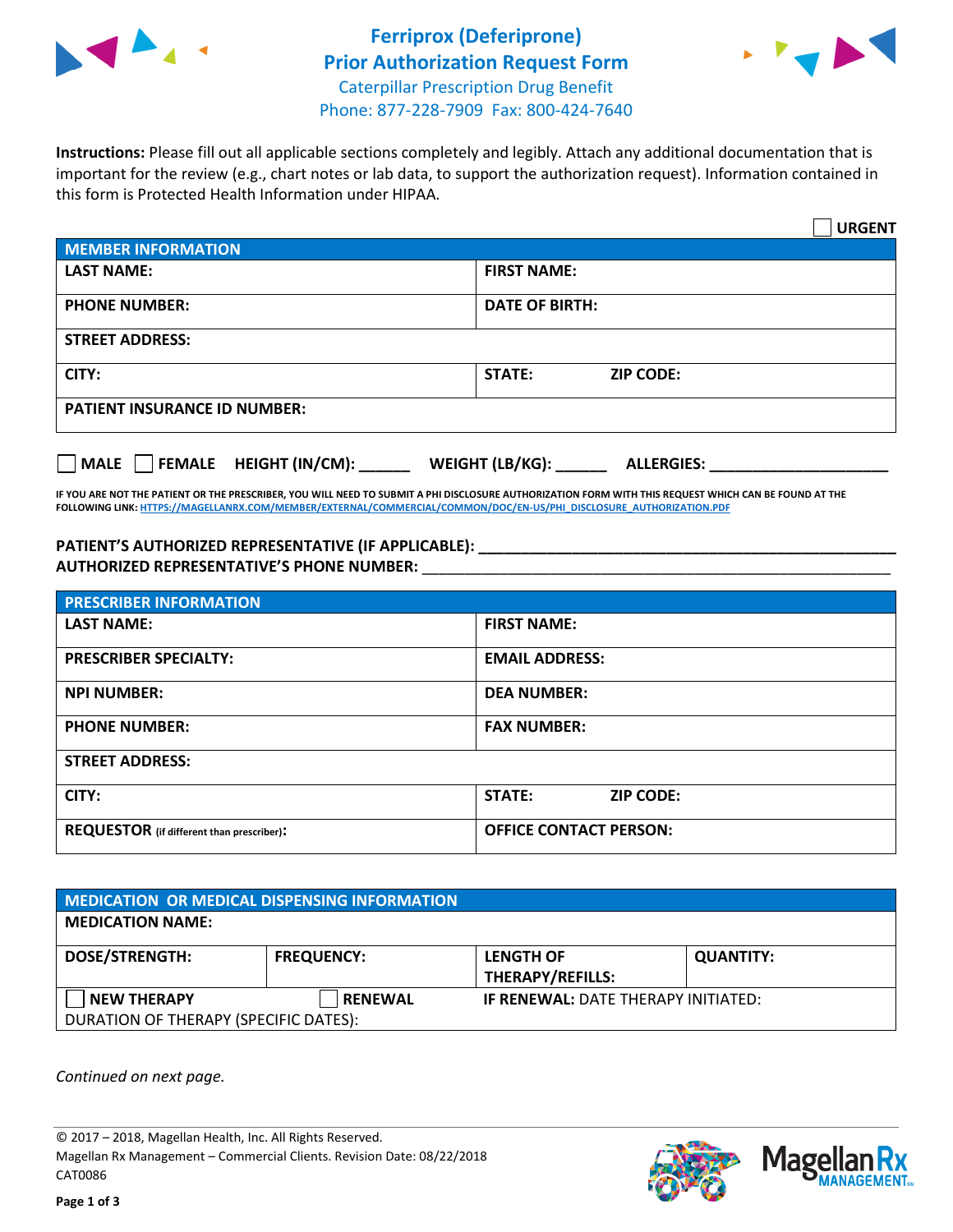



| <b>MEMBER'S LAST NAME:</b> NAME                                     | <b>MEMBER'S FIRST NAME:</b>                                                                                                                         |                              |           |
|---------------------------------------------------------------------|-----------------------------------------------------------------------------------------------------------------------------------------------------|------------------------------|-----------|
|                                                                     | 1. HAS THE PATIENT TRIED ANY OTHER MEDICATIONS FOR THIS CONDITION?                                                                                  | YES (if yes, complete below) | <b>NO</b> |
| <b>MEDICATION/THERAPY (SPECIFY</b>                                  | <b>DURATION OF THERAPY (SPECIFY</b>                                                                                                                 | <b>RESPONSE/REASON FOR</b>   |           |
| DRUG NAME AND DOSAGE):                                              | DATES):                                                                                                                                             | <b>FAILURE/ALLERGY:</b>      |           |
|                                                                     |                                                                                                                                                     |                              |           |
|                                                                     |                                                                                                                                                     |                              |           |
|                                                                     |                                                                                                                                                     |                              |           |
| <b>2. LIST DIAGNOSES:</b>                                           |                                                                                                                                                     | <b>ICD-10:</b>               |           |
| □ Transfusional iron overload due to thalassemia syndrome           |                                                                                                                                                     |                              |           |
| □ Other diagnosis:<br>$ICD-10$                                      |                                                                                                                                                     |                              |           |
|                                                                     | 3. REQUIRED CLINICAL INFORMATION: PLEASE PROVIDE ALL RELEVANT CLINICAL INFORMATION TO SUPPORT A                                                     |                              |           |
| PRIOR AUTHORIZATION.                                                |                                                                                                                                                     |                              |           |
| Is current chelation therapy inadequate?* $\Box$ Yes $\Box$ No      |                                                                                                                                                     |                              |           |
| *Please provide documentation.                                      |                                                                                                                                                     |                              |           |
|                                                                     | Does the patient have an absolute neutrophil count (ANC) greater than 500cells/µL?                                                                  | $\square$ Yes<br>$\Box$ No   |           |
|                                                                     |                                                                                                                                                     |                              |           |
| Does the patient have a creatinine clearance greater than 40mL/min? |                                                                                                                                                     | $\Box$ Yes<br>$\Box$ No      |           |
|                                                                     |                                                                                                                                                     |                              |           |
|                                                                     | Has the patient tried and had an inadequate response or intolerance to deferoxamine?                                                                | $\Box$ Yes<br>$\Box$ No      |           |
|                                                                     |                                                                                                                                                     |                              |           |
| Does the patient have a contraindication to deferoxamine therapy?*  |                                                                                                                                                     | $\square$ Yes<br>$\Box$ No   |           |
| *Please provide supporting chart notes.                             |                                                                                                                                                     |                              |           |
|                                                                     |                                                                                                                                                     |                              |           |
|                                                                     | Are there any other comments, diagnoses, symptoms, medications tried or failed, and/or any other information the                                    |                              |           |
| physician feels is important to this review?                        |                                                                                                                                                     |                              |           |
|                                                                     |                                                                                                                                                     |                              |           |
|                                                                     |                                                                                                                                                     |                              |           |
|                                                                     |                                                                                                                                                     |                              |           |
|                                                                     | Please note: Not all drugs/diagnosis are covered on all plans. This request may be denied unless all required                                       |                              |           |
| information is received.                                            |                                                                                                                                                     |                              |           |
|                                                                     | ATTESTATION: I attest the information provided is true and accurate to the best of my knowledge. I understand that                                  |                              |           |
|                                                                     | the Health Plan, insurer, Medical Group or its designees may perform a routine audit and request the medical                                        |                              |           |
|                                                                     | information necessary to verify the accuracy of the information reported on this form.                                                              |                              |           |
|                                                                     |                                                                                                                                                     |                              |           |
| Prescriber Signature or Electronic I.D. Verification:               | CONFIDENTIALITY NOTICE: The documents accompanying this transmission contain confidential health information that is legally privileged. If         | Date:                        |           |
|                                                                     | you are not the intended recipient, you are hereby notified that any disclosure, copying, distribution, or action taken in reliance on the contents |                              |           |
|                                                                     | of these documents is strictly prohibited. If you have received this information in error, please notify the sender immediately (via return FAX)    |                              |           |

and arrange for the return or destruction of these documents.

## **FAX THIS FORM TO: 800-424-7640**

**MAIL REQUESTS TO:** Magellan Rx Management Prior Authorization Program; c/o Magellan Health, Inc.

© 2017 – 2018, Magellan Health, Inc. All Rights Reserved. Magellan Rx Management – Commercial Clients. Revision Date: 08/22/2018 CAT0086